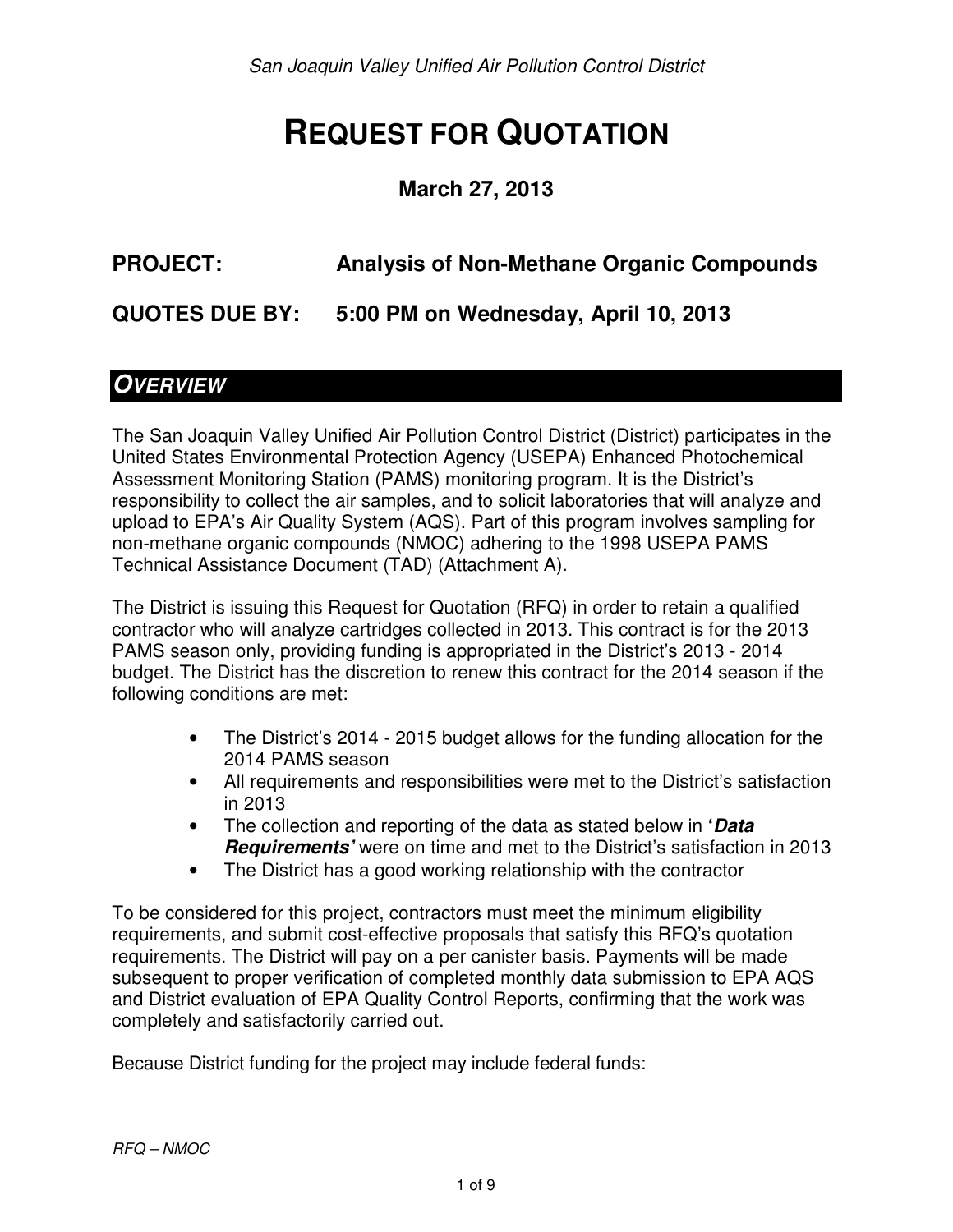- The contractor shall comply with all federal and state laws, statues, regulations, rules, and guidelines which apply to its performance under this agreement.
- The contractor shall comply with all federal and state conflict of interest laws, statutes, and regulations, which shall be applicable to all parties and beneficiaries under this Agreement and any officer, agent, or employee of District.
- The contractor must not presently be debarred, suspended, proposed for debarment, declared ineligible, voluntarily excluded from participation or otherwise excluded from or ineligible for participation under federal assistance programs. Contractor must ensure that all subcontractors employed for conduct of this project also certify compliance with this provision of law to the contractor.
- A contractor or any individual identified in the proposal that appears in the Excluded Parties List System (EPLS) is not eligible for award of a contract. The EPLS is a central registry that contains information regarding entities debarred, suspended, proposed for debarment, excluded, or otherwise declared ineligible from receiving Federal contracts. Access to the EPLS is available at www.epls.gov.
- The contractor certifies by signing the signature page of the original copy of the submitted proposal and any amendment signature page(s) that the proposer is not presently debarred, suspended, proposed for debarment, declared ineligible, voluntarily excluded from participation, or otherwise excluded from or ineligible for participation under federal assistance programs.

The contractor will provide certification that commercial general liability insurance coverage (\$1,000,000 per occurrence) for bodily and personal injuries or for property damage as well as Workers Compensation Insurance as in accordance with the California Labor Code are obtained and are in full force.

The District reserves the right to reject any and all quotations, and to make no awards.

## **SUBMITTAL INSTRUCTIONS**

A contractor who submits a quotation in response to this RFQ must adhere to the following instructions:

1. The deadline for submitting quotations is 5:00 PM on Wednesday, April 10, 2013. Quotations received after this time and date will not be accepted.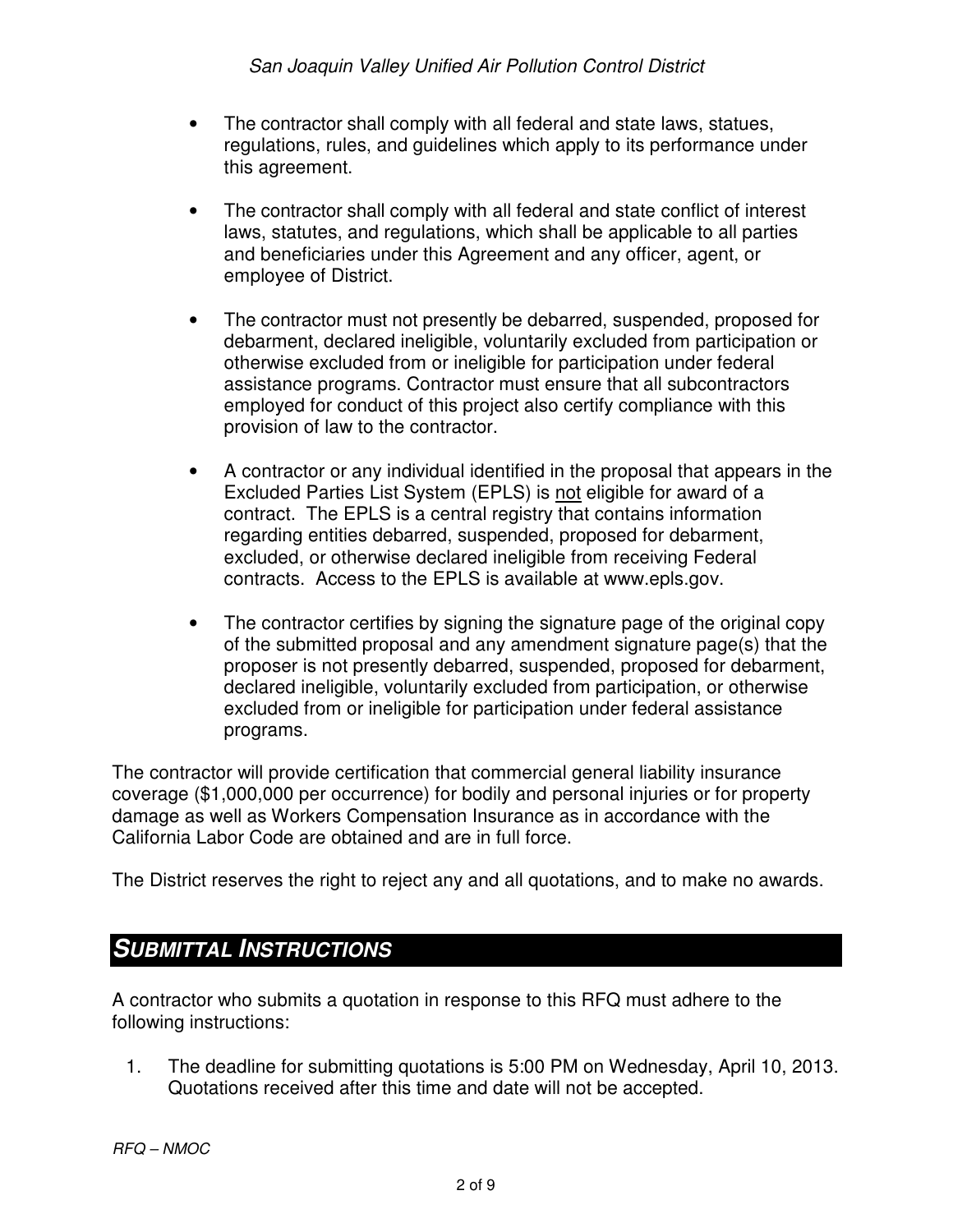2. Quotations are to be mailed to the following address:

San Joaquin Valley Unified Air Pollution Control District Attn: Peter Biscay Air Quality Specialist 1990 E. Gettysburg Avenue Fresno, CA 93726-0244

- 3. The envelope should be marked with title "Quotation for Analysis of Non-Methane Organic Carbons."
- 4. Include five (5) hard copies and one (1) electronic copy of the quotation.

### **MINIMUM ELIGIBILITY REQUIREMENTS**

Contractors must meet the following minimum eligibility requirements:

- 1. Successful completion of similar PAMS analyses for a government agency within the last 5 years. For the purpose of this RFQ, "similar" means PAMS analyses that closely resemble the analyses to be performed under this RFQ, including required compounds, test methods, numbers of samples, and other relevant details.
- 2. Possess demonstrated ability to create and upload AQS data files.

#### **QUOTATION REQUIREMENTS**

At a minimum, submitted quotations are to:

- 1. Not exceed 24 pages in length (including cover letter and reference material).
- 2. Describe previous experience in the documentation and analysis of PAMS canisters (references are required).
- 3. Provide qualifications of contractor staff who will be assigned to this project, and describe the role of each assigned staff member to be used in the project.
- 4. Describe the process that the contractor will use in the analyses of the samples.
- 5. Describe previous experience in the usage of the EPA AQS pipe delimited flat file transaction format and uploading data directly into EPA's Air Quality System, including a report example in a 'Reported Data' format.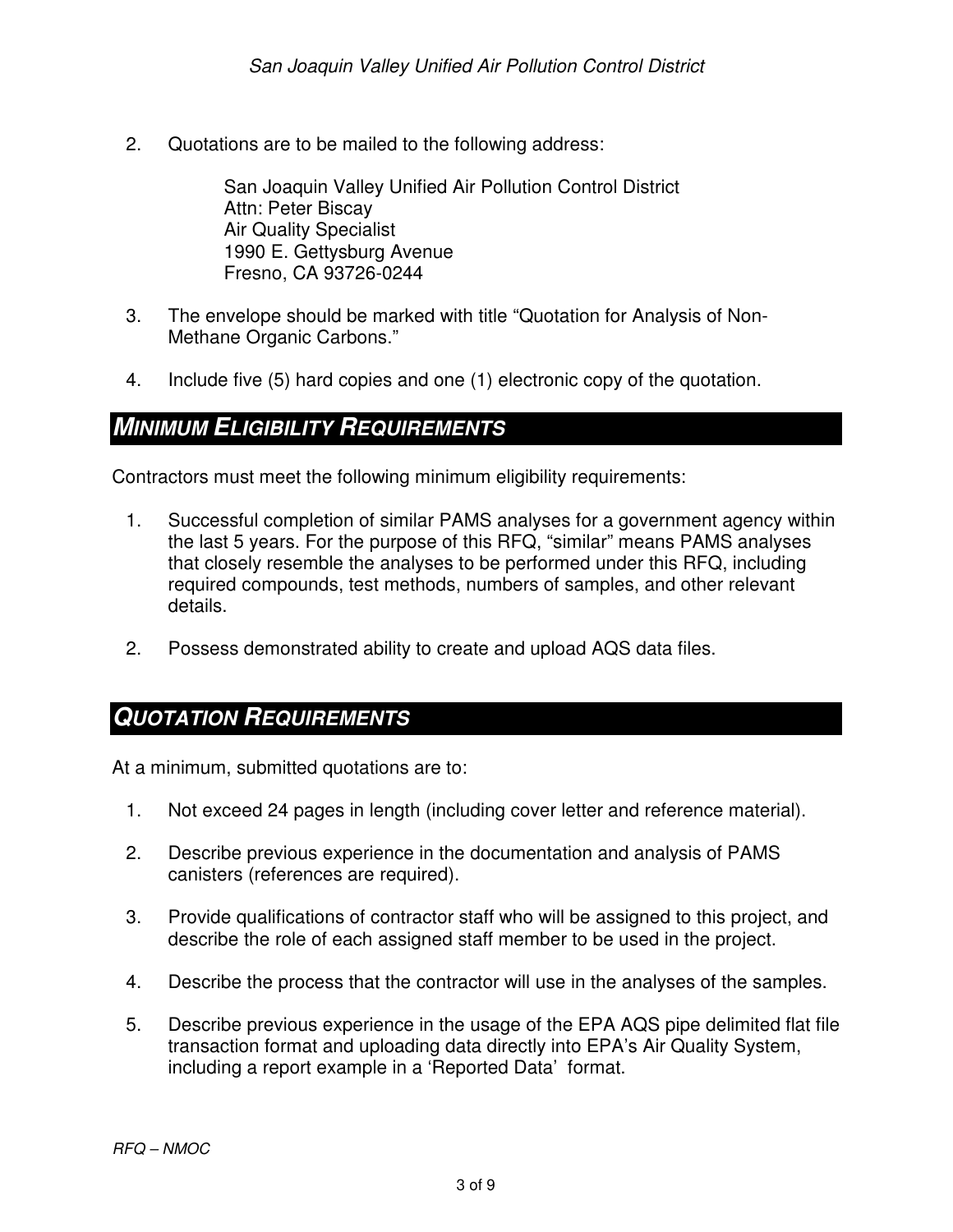- 6. Describe previous experience with the 1998 USEPA PAMS TAD for Non-Methane Organic Carbons.
- 7. Describe previous experience with PAMS analysis of non-methane organic compounds (NMOC) excluding the analysis of acetaldehyde, acetone, and formaldehyde (Attachment B).
- 8. Include a price quote for the analysis of an Audit Sample or Performance Evaluation that the District may request.
- 9. Include a price quote for each of the following items on a per canister basis:
	- a. The cost of analysis of the canisters (to include creation of the AQS transaction file using AQS's pipe delimited flat file transaction format);
	- b. Documentation of invalid samples and missing sample runs
	- c. The evacuation, cleaning, and certification of sample canisters;
	- d. The repair of canisters by part: i. valve ii gauge iii elbow;
- 10. Include a separate price quote for shipping costs on a per canister and total cost basis.
- 11. Include a separate price quote for the uploading of all data into AQS using the AQS pipe delimited flat file transaction format.

## **GENERAL PROJECT GUIDELINES**

The following is a description of the general project guidelines, requirements, and responsibilities that both the District and contractor will hold during the life of the project:

- 1. At any time the District may require that the contractor successfully complete an analysis of an Audit Sample or Performance Evaluation in order for the District to evaluate the performance of the lab.
- 2. In 2013, there are expected to be **520** samples sent to the contractor for analysis, but this number may increase up to a maximum of 680 (from a total of 6 sites) depending on the number of samples collected. PAMS sampling will be conducted during the months of June, July and August of 2013.
- 3. The contractor shall perform NMOC analyses using the 1998 USEPA PAMS TAD (the District will not allow for different collection or sampling devices other than what is currently in use).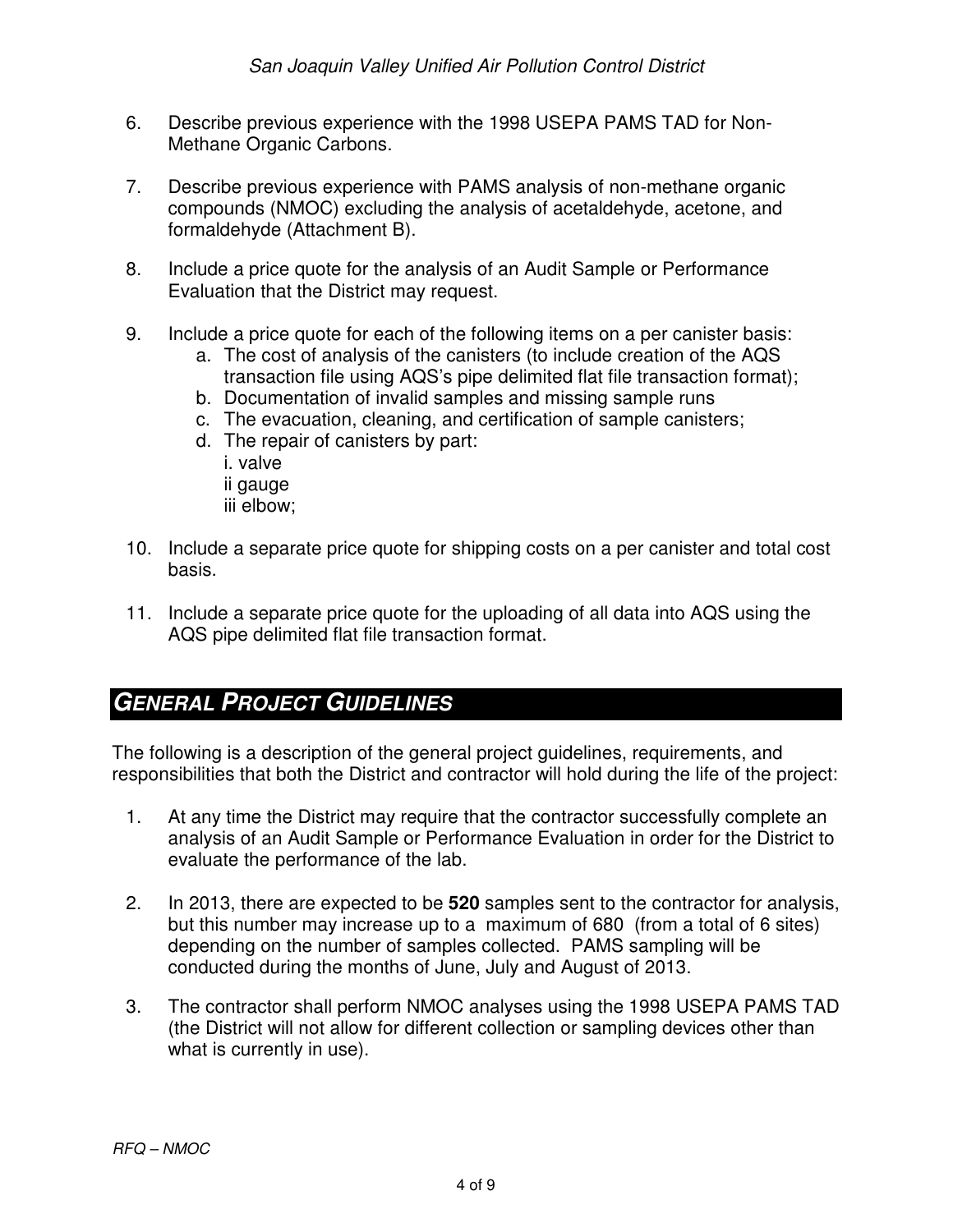- 4. There are 57 required compounds to be analyzed as listed in Attachment B; (excluding acetaldehyde, acetone, and formaldehyde). No other compounds are requested or desired.
- 5. The District will supply the NMOC samples in 6L SUMMA stainless steel canisters owned by the District.
- 6. If warranted, the contractor shall provide to the District specific instructions detailing the specific procedures for shipping the canisters. If the contractor prefers that the collected samples be returned to them using a specific kind of container, other than what the District proposes to use, then the contractor must supply these materials to the District as part of the contract. The containers / shipping materials must meet all of Department of Transportation and Federal Aviation Administration requirements for safe handling and transport provided by shipping companies like UPS or FedEx. If the contractor desires the District to use a particular written form for tracking the exposed sample (i.e. a Chain of Custody (COC) form other than the form the District provides), the contractor will supply a sufficient quantity of these forms for use by District staff.
- 7. Analyzed, cleaned and certified canisters shall be returned to the District's possession within 11 days of the contractor receiving them. All canisters are to be shipped via UPS ground shipping. If canister shipments need to be expedited, then the contractor is responsible for any additional cost. The contractor will contact and coordinate with the District with regards to shipping locations and addresses (Fresno and Bakersfield). The contractor is responsible for all recording keeping regarding the shipping of canisters to the individual District locations, recording the number of canisters being sent to each location, and the shipment's date. The District is responsible for all shipping costs of canisters (including audit samples) sent to the District and/or returned to the contractor for this job. The contractor shall be responsible for the shipping cost of canisters that are returned to the District with unacceptable conditions, such as less than -20 PSI of vacuum, missing fitting caps, or with a broken gauge. The certification tag shall include a check list for these items.
- 8. The contractor will make any needed repairs to the canisters such as valve, gauge, or elbow replacement. Payment for any such repairs shall be in accordance with the contract.
- 9. The contractor is responsible for all record keeping and shipping costs of other materials being sent to the District and/or the audit laboratory for this project The District is responsible for recording keeping and shipping costs to return the above mentioned materials (other than canisters) to the contractor.
- 10. Once the District has concluded that the monthly deliverables are acceptable (passage of EPA Quality Control Reports) the contractor may submit a monthly billing based upon the site, date, and time of sample collection and the number of samples for that month (June, July, and August). Each monthly billing will list the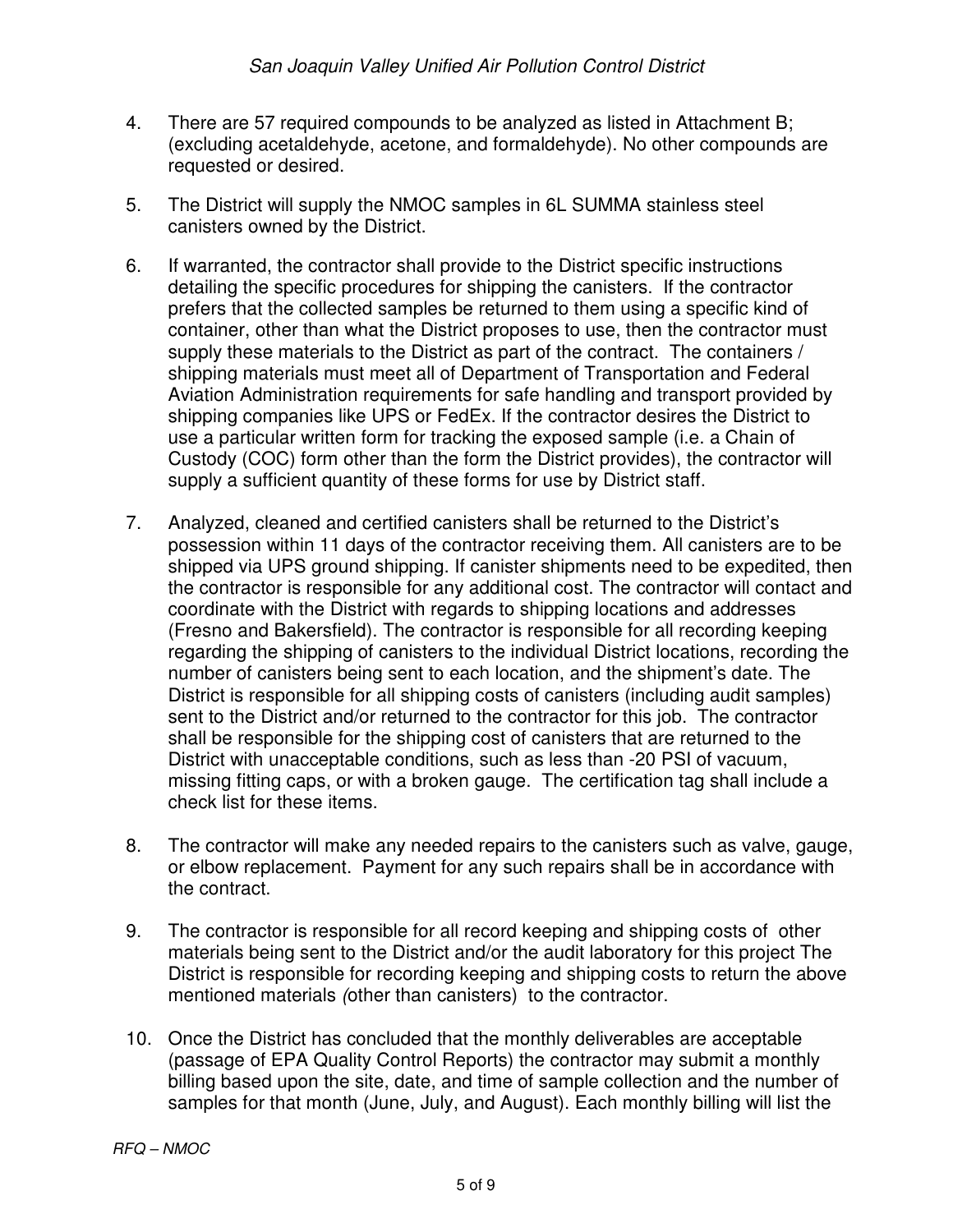gross amount but will invoice at 90% as 10% will be retained until all three month's billings and all services (analyses, reports, audits, performance evaluations, etc.) are successfully completed and rendered to the satisfaction of the District. When all of the above prerequisites have been completed and deemed satisfactory, the District will accept an invoice for the retained amount and the final payment will be dispensed.

- 11. The contractor shall retain and archive a copy of all paper and electronic records of this project for a minimum of three (3) years. The archived records will include any documentation pertaining to the analysis and reduction of raw and processed data, including calibrations, samples and run sequences. In the case where there is a need of clarification or investigation of the reported data, the contractor will provide any and all necessary information as requested so that the entire analysis can be reconstructed.
- 12. The contractor will be available by phone to discuss issues related to this project on the same business day that the District places the call with the contractor. The contractor shall notify the District immediately upon the discovery of any irregularities during the course of the project.
- 13. It is understood by the Contractor that time is of the essence in the performance of this project.
- 14. The contractor is to have general liability insurance for at least One Million Dollars (\$1,000,000.00) for bodily or personal injuries or for property damage as well as Workers Compensation Insurance in accordance with the California Labor Code.
- 15. Contractor shall comply with all federal and state conflict of interest laws, statutes, and regulations, which shall be applicable to all parties and beneficiaries under this Agreement and any officer, agent, or employee of District.
- 16. Since this Agreement exceeds Ten Thousand Dollars (\$10,000), the contractor will be subject to examination and audit of the auditor general for a period of three (3) years after final payment under contract.

# **QUALITY CONTROL REQUIREMENTS**

The following procedures will be employed to ensure the quality of the project and the resulting data:

1. The contractor is to provide their own certified EPA-PAMS Reference Gas Cylinder for calibration standard purposes. The Gas Cylinder must include the PAMS VOC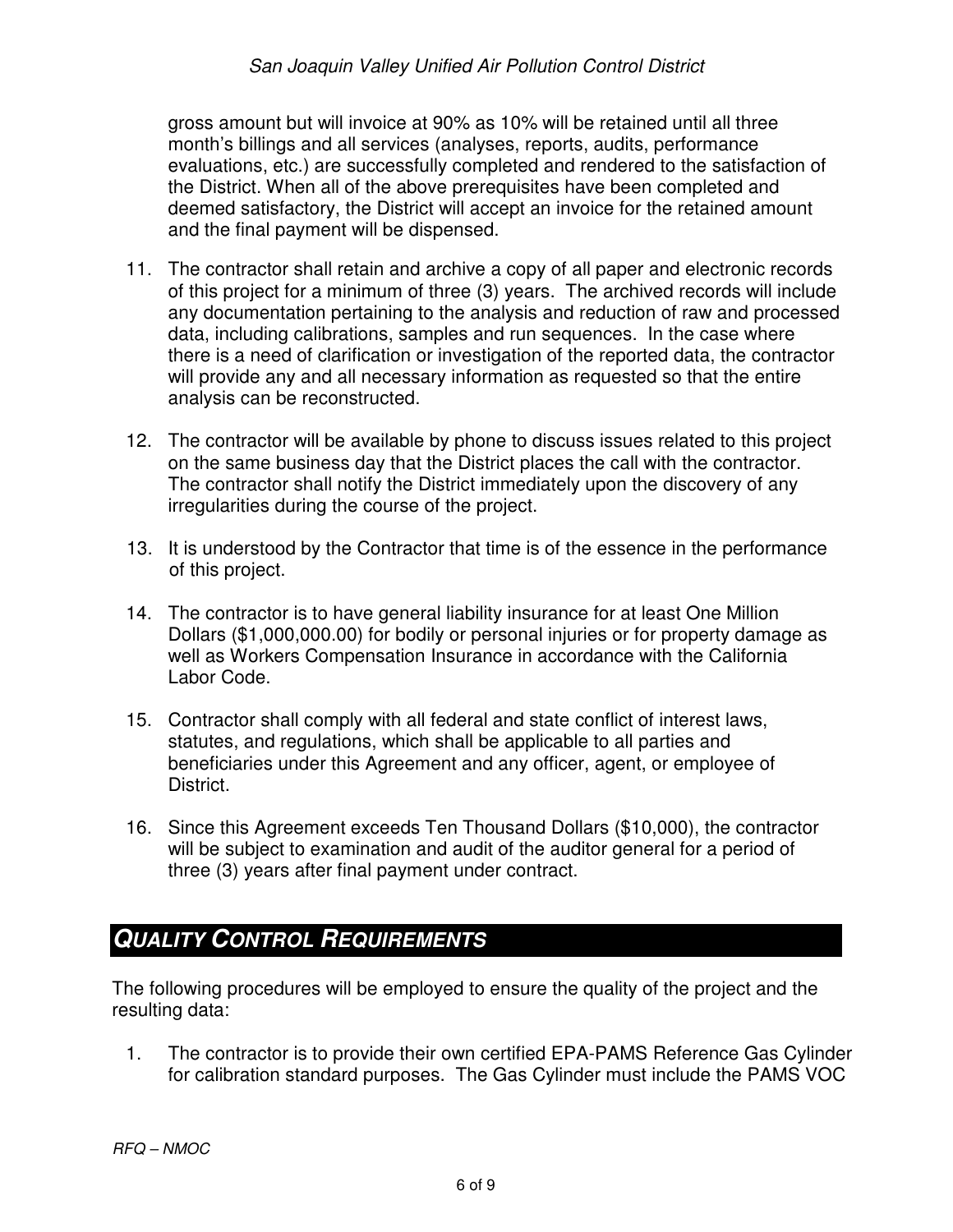Target Compounds. These gases must be traceable to a National Institute of Standards and Technology (NIST) standard.

- 2. Samples shall be promptly analyzed to prevent degradation of the hydrocarbon species, and to facilitate timely return of the canisters to the District. Analyzed, cleaned and certified canisters shall be returned and be in the District's possession within 11 days of the contractor receiving them. All canisters are to be shipped via UPS ground shipping. If canister shipments need to be expedited, then the contractor is responsible for any additional cost.
- 3. The contractor will analyze contents of only the valid samples as identified in District chain of custody (COC) forms. The contractor will not analyze contents of invalid samples. For invalid samples, the contractor will repair canisters as necessary, and prepare, clean, and certify canisters for subsequent sampling. The contractor will appropriately document missing samples.
- 4. Upon completion of analysis, the contractor will evacuate, clean, and certify each canister for future sampling and analysis before returning it to the District. Preparation shall include cleaning the canister, vacuum verification of -30 PSI and leak testing. Canisters received with less than the -20 PSI will be deemed defective with a leak problem and returned for correction at the contractor's expense.
- 5. The contractor will analyze and include in the reports one (1) clean and certified canister per day as a part of the quality control certification process. Another report is to include the number of canisters passed and failed with regards to the total number of canisters that went through the certification process.
- 6. The contractor will provide written documentation indicating the methodology used for analytical instrument calibration, analysis and quality control / assurance. Copies of all related paperwork used to conduct data analysis such as chromatograms; instrument calibrations, etc., shall be supplied to the District as a hard copy and in electronic PDF form.
- 7. At no additional cost, the contractor will analyze for audit purposes, any canister(s) sent to the contractor by a CARB, USEPA and/or EPA approved National Air Toxics Trend Stations (NATTS) Laboratory designated by the District. The contractor shall provide copies of these audit results to the District. The results shall include all pertinent information regarding calibration reports and standard certificates.

# **DATA REQUIREMENTS**

The following is a list of requirements for the collection and reporting of the data involved in this project: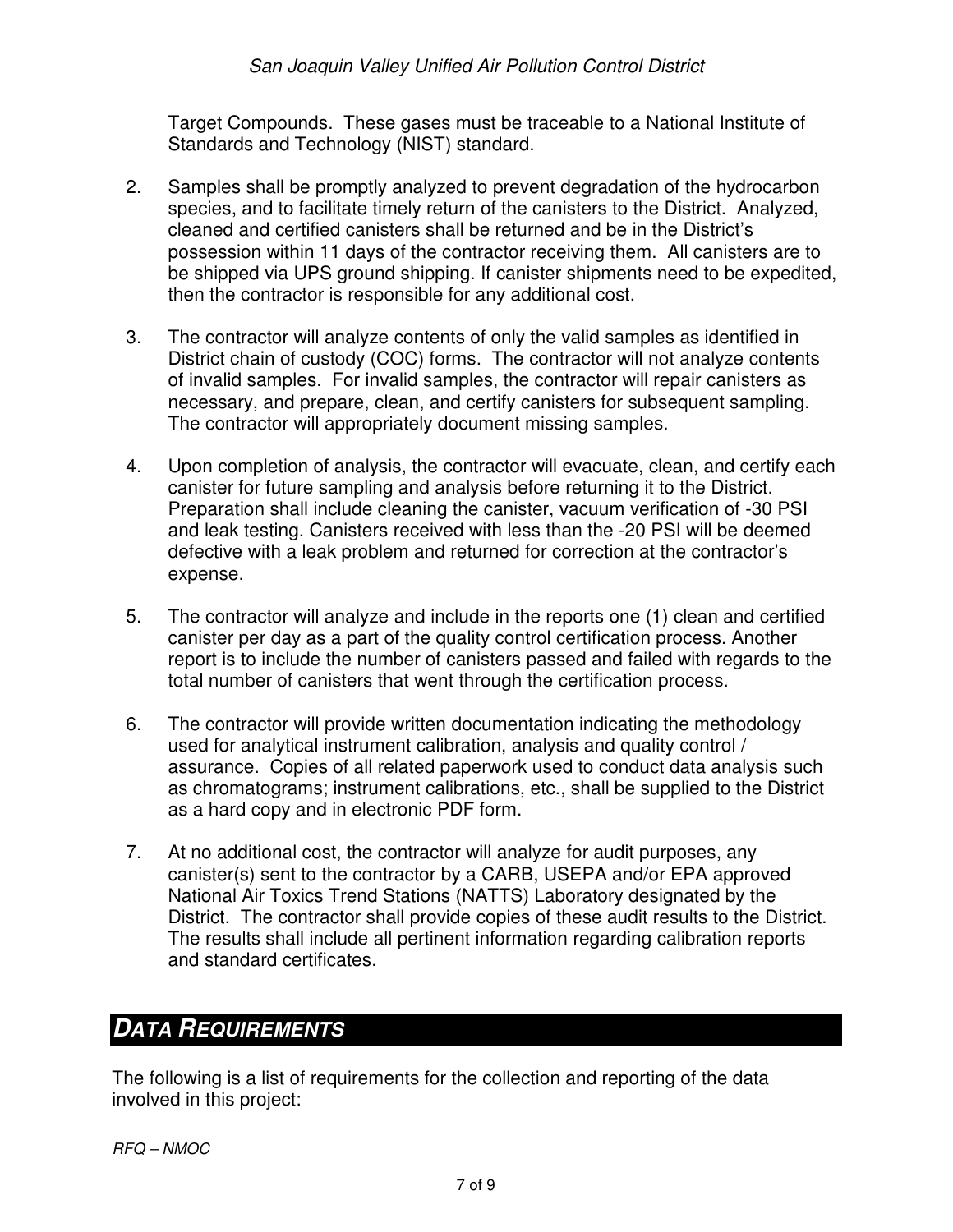- 1. The contractor will only report data for the 57 compounds that are required to be analyzed as listed in the North American Research Strategy for Tropospheric Ozone (NARSTO) Measurement Methods Compendium; excluding acetaldehyde, acetone, and formaldehyde (Attachment B). No other compounds are requested or desired.
- 2. The laboratory will report data as 'Reported Data' in the AQS pipe delimited flat file transaction format.
- 3. Laboratory equipment must be capable of detecting and measuring levels of VOCs as low as one (1) Parts Per Billion carbon (PPBc) but reporting all detection levels.
- 4. Reported data is to meet Level IV criteria according to EPA guidelines for PAMS documentation (Laboratory Documentation Requirements For Data Validation, Document control Number 9QA-07-89, January 1990).
- 5. Data is to be reported to the District in both Parts Per Billion carbon (PPBc) and Parts Per Billion volume (PPBv).
- 6. The data formatted and uploaded to the AQS database is to utilize PPBc.
- 7. All measured values are to be reported. Any data below the Practical Quantification Limit (PQL) will be reported and flagged with "LJ". All nondetectable data will be reported as zero and flagged with "ND". Other Qualifier Codes can be used if necessary.
- 8. The contractor will submit monthly reports summarizing the analyzed data during the course of the project.
- 9. The contractor's monthly data files and reports will provide the resulting data in 3 forms:
	- a. Electronic file format (DVD, Flash Drive, Compact Disc, etc.) individually labeled per site and per month; identifying the station name, station AIRS code, sample date, and sample collection time.
	- a. Hard copy printouts in appropriately sized binders tab separated, and labeled per site and per month. Each report must identify the station name, station AIRS code, sample date and sample collection time.
	- b. EPA Quality Control Reports: 'Load Report', 'Statistical Evaluation and Critical Review Report' and the 'Raw Data Inventory Report'.
- 10. All laboratory activities and completed data file uploaded reports (to include passage of EPA Quality Control Reports) are to be submitted to the District and AQS by **no later than November 30, 2013.**